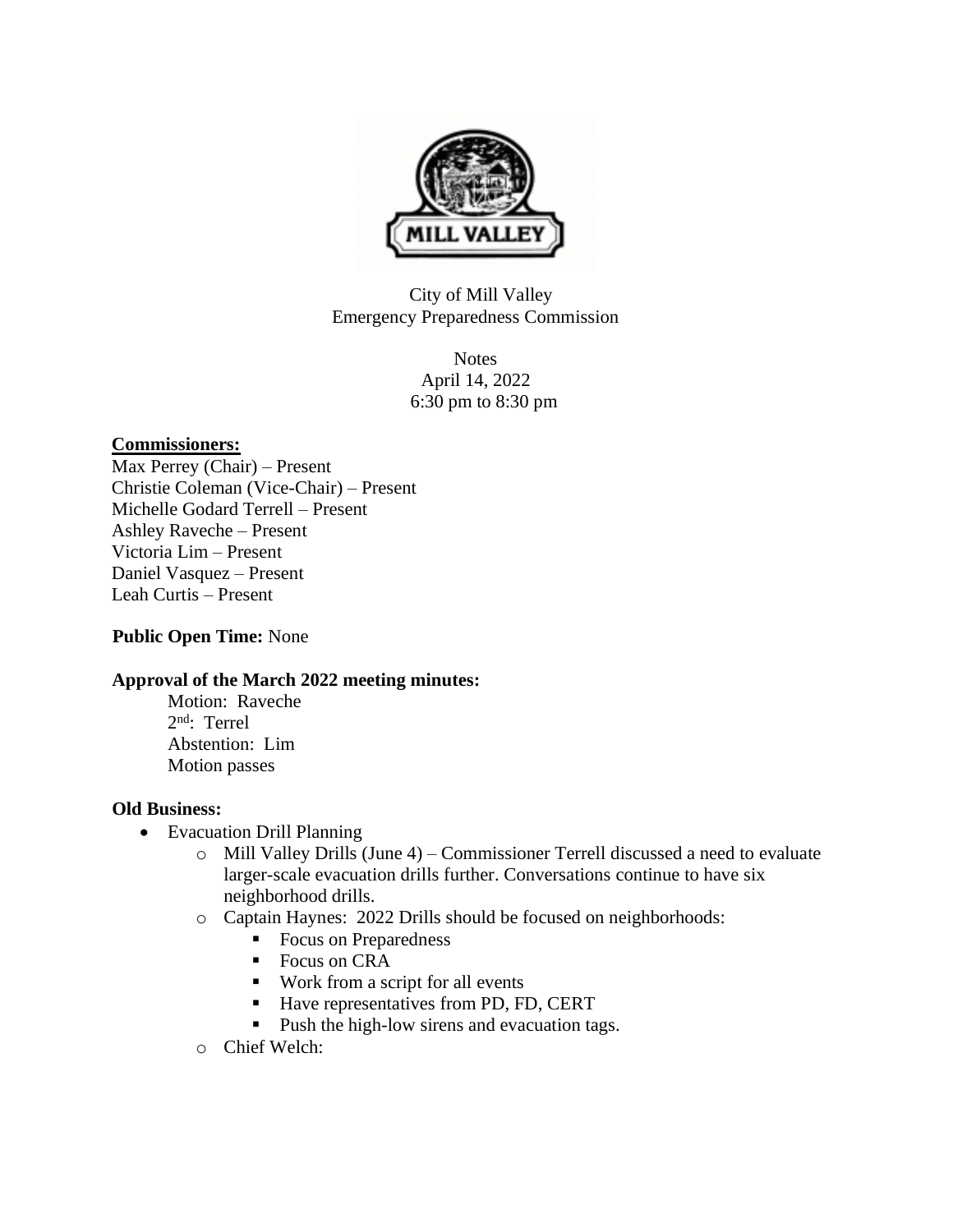- Two Drills are scheduled for Mill Valley six+ total for the Southern Marin area – June 4 and June 25 (Saturdays).
- NRG coordinator identified areas for evacuation drills.
- o NRG Coordinator Elaine Wilkinson: I would like to focus on Rider/Greenwood way and Edgewood Area. This would enable the formation of an NRG.
- o Discussion regarding refinement of which neighborhoods would be included.
- o Commissioner Perrey Asked questions regarding the dates.
- o June 4 Neighborhood Evacuation Drills
	- Michelle Terrell
	- Curtis
	- Raveche
- o Chair Perrey asked about E. Blithedale being closed due to construction, which has created traffic issues. Mill Valley Police Department is watching the traffic closely.
- COVID-19 update (Commissioner Terrell)
	- o Eight hundred cases over the last 30 days, only considering PCR tests and averaging 30 cases per day with a recent spike of 82. A cluster of 56 pediatric cases following a spring trip to Washington DC. Approximately 75% were from Mill Valley Middle School. Marin County recorded 19 new deaths with 243 total deaths. Hospitalizations have fallen by three since the last meeting. Little fear is present regarding an uptick in positives. The issue continues to be a global issue. Five variants exist, with VA2 being the prominent variant. Marin County continues to have the highest vaccination rates at 92%. Recently the CDC announced that additional boosters are now eligible. It seems that movement continues to an endemic phase, although not there yet.
- Development plan/retreat for EPC strategic plan for 2023-2026 Doodle poll pending.
	- o Daniel Vasquez
	- o Michelle Terrell
	- o Ashley Raveche
	- o Victoria Lim with some limitations.
	- o Leah Curtis
- Mill Valley Pancake Breakfast fronting Mill Valley City Hall (May 31 from 9:00 am to noon) – FD will provide the logistics for the tabling event.
	- o Ashley Raveche (not lead)
	- o Michelle Terrell (not lead)
	- o Christie Coleman (Lead)
	- o Max Perrey (not lead)
- EPC To City Council (Review/Feedback)
	- o Commissioner Terrell
		- The report was well received by the City Council
		- Discussed the strategic planning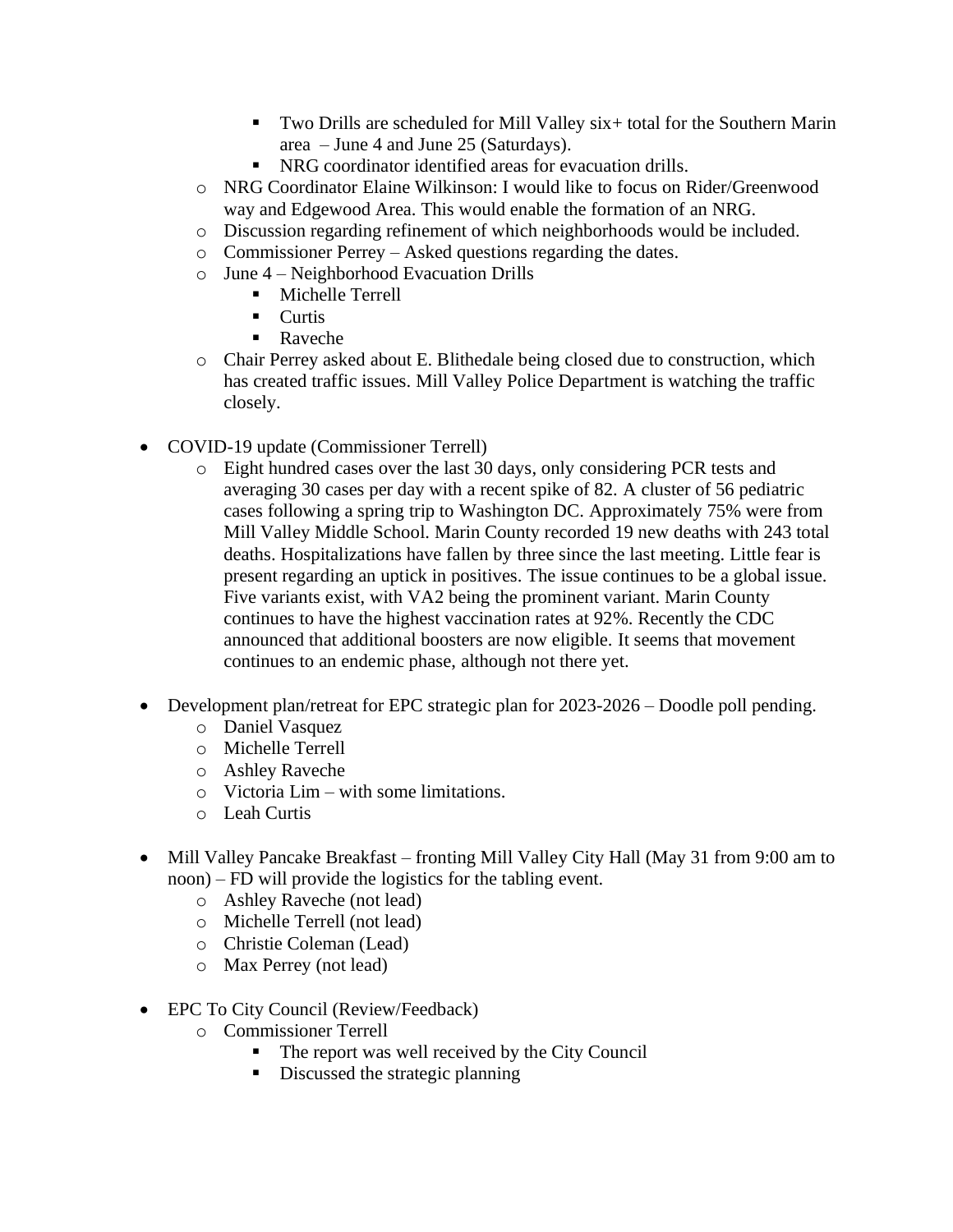- The information was very comprehensive.
- Commissioner Curtis thanks for the comprehensive report
- Enormous thanks for Commissioner Terrell taking the lead

## **New Business:**

- EPC In-person meetings starting May 2022.
	- o Occurring in person at City Hall 6:30 pm
	- o Community participation will occur in person @ City Hall.
	- o Question: Commissioner Raveche asked the question regards moving meetings to 7 pm. Overwhelming preference for keeping the meeting start at 6:30 pm.
	- $\circ$  Terrell and Wilkinson will not be in attendance for May, and Commissioner Vasquez will likely be jet-lagged.
- Mill Valley Campout July 30, 2022 (Mill Valley Community Center)
	- o Description of history and events to include EPC involvement.
	- o Elaine Wilkinson will be gathering more information for future EPC events.
	- o Identify who can attend the May Meeting.
	- o Discussion on finances.
		- Plan for the finances with a DRAFT budget that coordinates with events throughout the year.
		- Commissioners need to rp[provide future events and budget needs to Commissioner Lim.
		- $\blacksquare$  Chair Perrey Evaluate the abilities of the Fire District vs. what is required by the EPC.
		- Commissioner Lim will provide financial information monthly.
- Mill Valley Earth Day April 24, 12–6 pm (Mill Valley Community Center)
	- o Free both provided to the EPC and FD.
	- o EPC volunteers needed
	- o EPC handout materials are housed at Liberty Ship Way
		- Volunteers
		- Perrey (Lead)
		- $\blacksquare$  Lim
- Upcoming EPC Vacancy
	- o Chair Perrey will be joining the CC in June and is stepping down for the June meeting.
	- o Welch stated that there would be a recruitment
	- o July meeting, there will be a new election of chair positions pending the recruitment.
	- o Please seek interested residents for this position amongst your constituency. Invite interested parties to a meeting. Consider them for outreach events.
	- o Commissioner Curtis asked if the opening would be from within the City limits. The new EPC Commissioner will be from inside the city limits.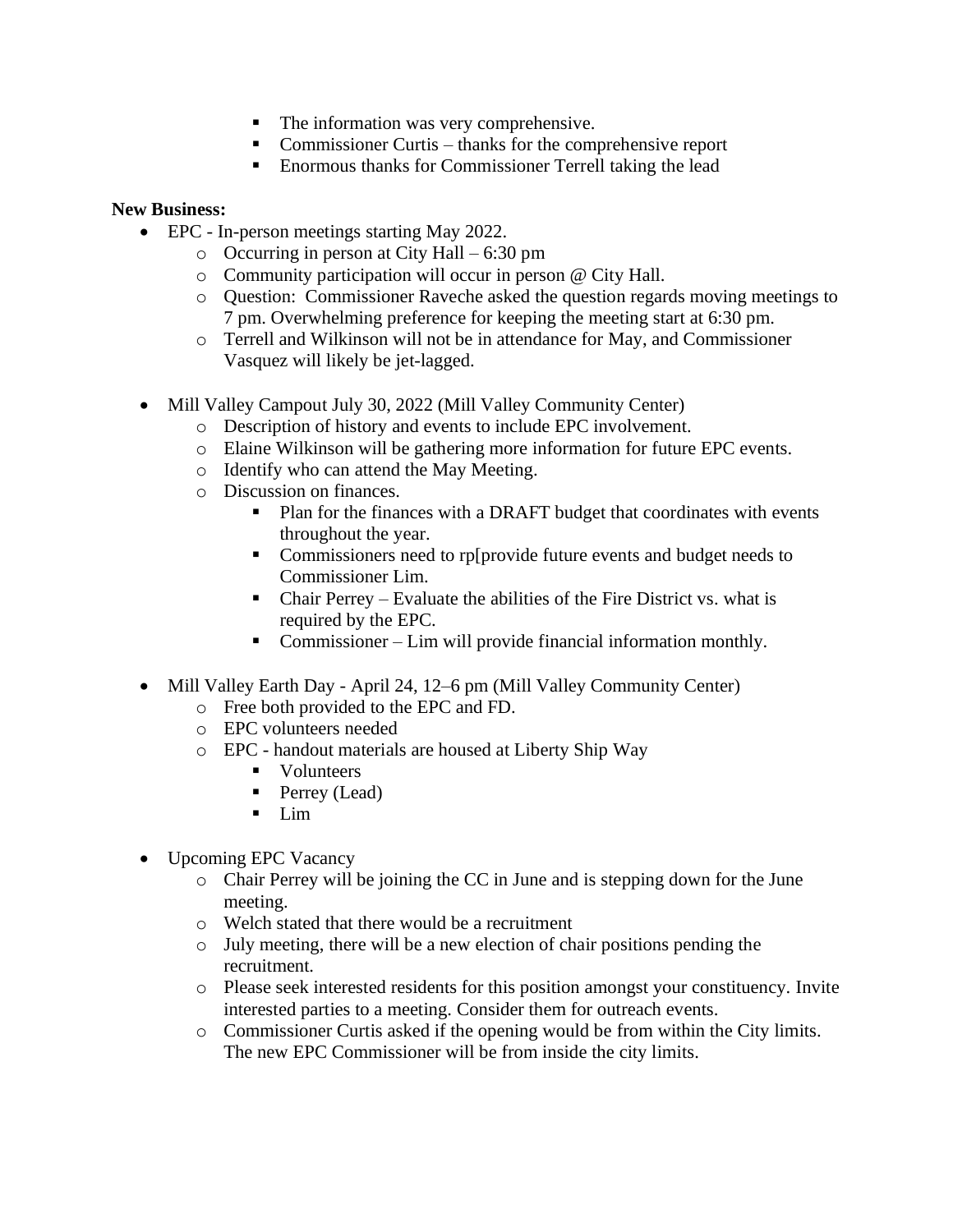### • Agenda format.

#### Subcommittee Reports:

o Finance (Lim) Send budget information to Commissioner Lim by April 28.

o Communications (Terrell/Curtis)

Metrics – 26 Tweets Facebook – 50 views per posts (19 total posts) Curtis and Terrell met on strategy

### o NRG/CERT (Terrell/Curtis/Lim)

Wilkinson reported that Southern Marin CERT Steering Committee is working on the operating guidelines. Strategic Plan is nearing completion. Work is underway to make sure that everything is equitable and open.

Interest increases to form NRGs. Edgewood, Greenwood, and Enchanted Knolls are moving towards creating an NRG. Scott Valley is also coming to the fold.

Formal recognition such as NRG or volunteer of the month. How and Who does formal recognition work? Please send Elaine Wilkinson a note.

Mill Valley NRG website will shut down, and the Southern Marin NRG website is coming soon.

Suggestion – Commissioner Curtis said that CERT sends a letter to the new CERT members for recognition. Commissioner Lim – Southern Marin Communications Coordinator to recognize through social media and newsletter. Commissioner Raveche – suggested not conducting recognition monthly but quarterly due to turnover.

August 15 – Strawberry Rec Center – Community Event (CERT and NRG recruitment).

Commissioner Raveche – I will reach out to Director De Berry from the Southern Marin Fire Protection District Board to assist with setting up a Strawberry NRG.

Add Lim to the NRG subcommittee.

### o Equity (Perrey/Raveche/Vasquez)

We recently met to put together several action items.

Commissioner Raveche – equitable outreach for English as a second language. We are moving towards the Listos guide in multiple languages. Grant funding is available with state funding.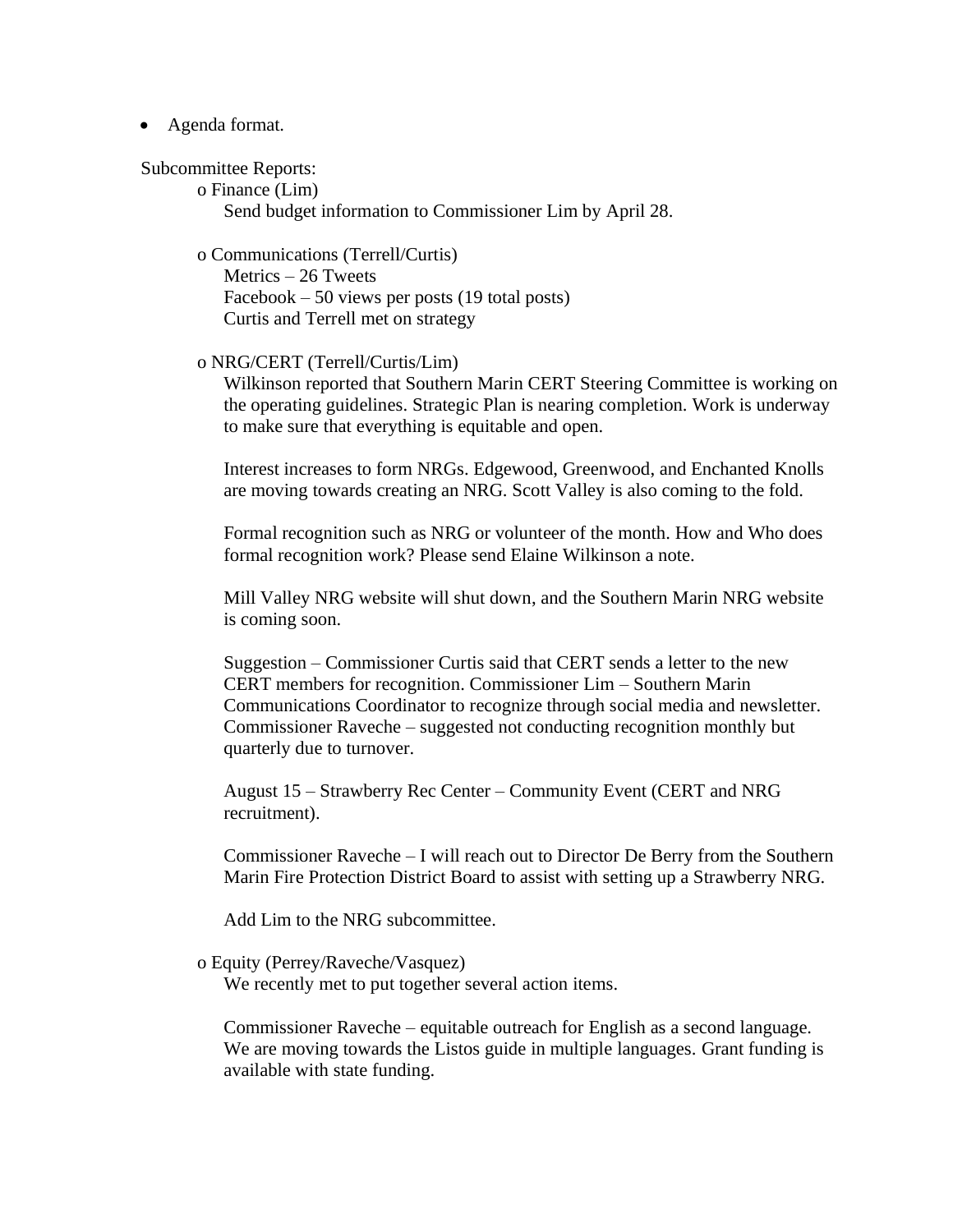Commissioner Vasquez – Reached out to Dr. Garcia in Sausalito School District to have a meeting on equity (meeting on hold). Previous work with the Canal Alliance to see if future relationships are appropriate.

- o Evacuation Drill Planning (Coleman/Terrell/Vasquez) (no report)
- o Business Engagement (Coleman/Perrey/Lim) Commissioners Coleman and Perrey – will follow up regarding the Chamber of Commerce.
- o Cyber Security/Preparedness (Vasquez/Raveche/Terrell) Commissioner Terrell – Questions on DC3 regarding cyber-attacks. Marin OES has a new position focusing on this critical area. January 2022 – Marin County has been releasing a newsletter on cyber security.

Commissioner Vasquez stated that many changes have occurred over the last 30 days due to the war in Europe. Recent reports represent an excellent first step, and now there is a need to bring in the Cities and Towns. The joint cyber command recently released an advisory that alerts against the "advanced persistent threat." Recently malware has been identified as malicious programs to disrupt critical infrastructure. Preparation and serious focus is necessary (report): <https://www.cisa.gov/uscert/ncas/alerts/aa22-103a> Please forward any questions regarding this subject

Commissioner Raveche – Discussed the ways our community could be attacked and then provide essential tips to vulnerable residents against foreign actors. Potential community education events to break down complex concepts on how to protect themselves and link them to resources.

Coordinator Wilkinson – Described outreach occurring in the  $UK$  – Five tips to protect yourself against cyber threats. Also discussed is the "common sense media" approach.

o Community Partnerships (Terrell/Lim/Vasquez)

Commissioner Terrell – monthly meetings are occurring. It would be good to have the NRG coordinator speak at the District EPC to partner families and the NRG program.

Commissioner Raveche – Contact made to the Islamic Center in Alto. Meetings and partnerships are forthcoming.

o Flooding/Sea Level Rise Outreach (Coleman/Perrey/Curtis) Emails have been exchanged with information sharing amongst members.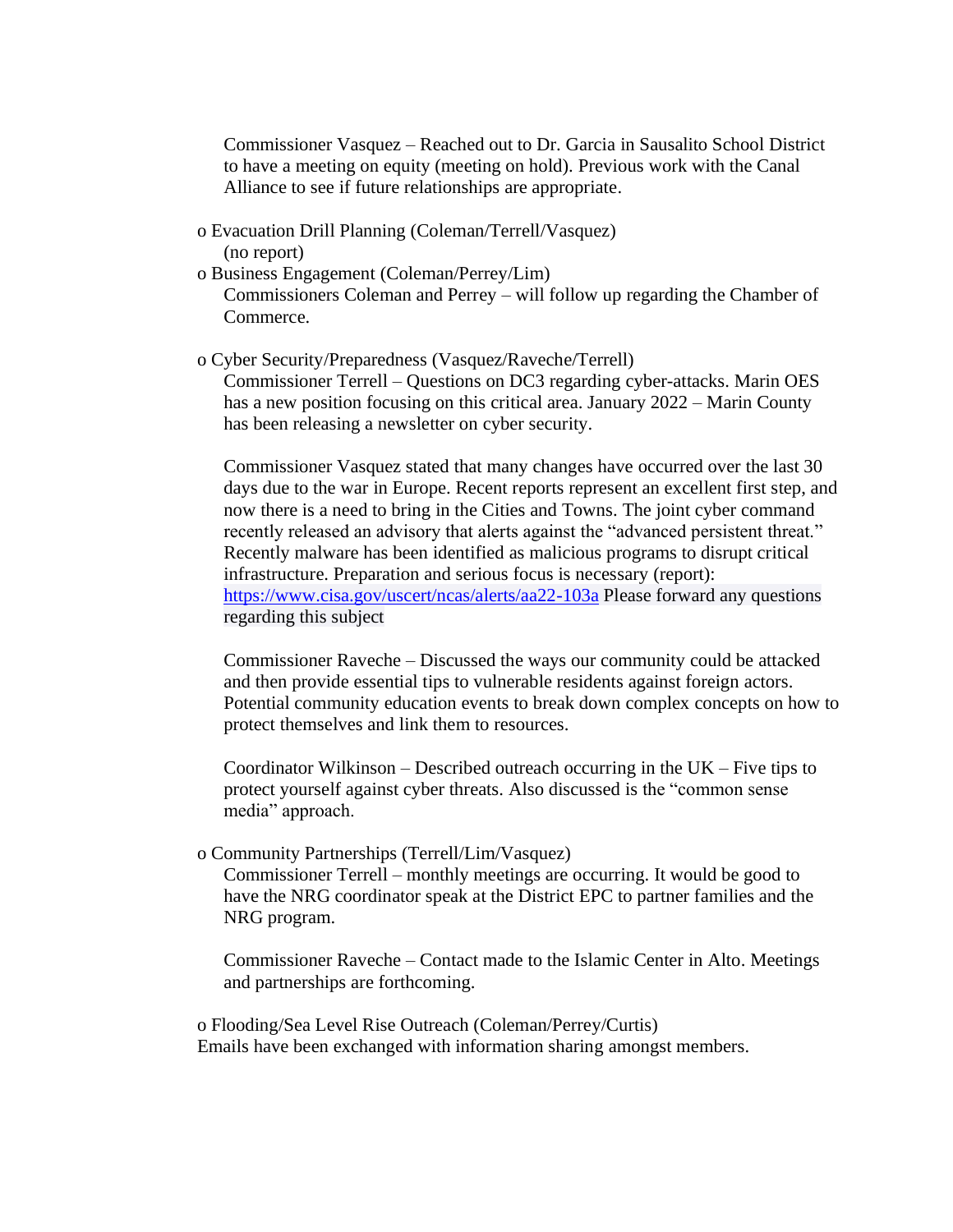Commissioner Coleman is working with a County staffer on the subject. More to follow.

Commissioner Curtis – Discussed a recent article and the needed actions to follow. FEMA mapping was gathered for use in targeted outreach to vulnerable populations. Interest in meeting with Sausalito to share information.

# **City Staff Reports:**

- Deputy Chief Welch, Chief Tubbs, or Chief Navarro
	- o Update from Marin County Disaster Preparedness Coordinator: Updates
		- o Strategic on eliminating redundancy with a strategic planning session among various County partners.
			- Discussion metrics to include current efforts and behavior changes.
			- **•** Personal messages and surveys went out to CERT groups introducing the coordinator. Desire to compile best practices.
			- We are working with Listos to translate into Spanish and Vietnamese.
			- Great Shakeout. Encouraging all to participate in this program to include social media tools. https://www.shakeout.org
			- $\blacksquare$  Short-term rentals concerns due to geography. Desire exists to share out the *Good Neighbor Guide* widely.
	- o Update on Mill Valley Community Engagement and Preparedness Coordinator o Recruitment has been slow. Moving forward with a new strategy.
	- o MWPA update
		- o Operations Committee went through the projects the final budget is forthcoming.
		- o Commissioner Perrey represents Southern Marin County on the Citizens Oversight Committee. The MWPA is recruiting for a replacement member.
	- o NRG Coordinator update
		- o The current recruitment is underway.
		- o I will share the successful candidate at the next meeting.

# **Commissioners Reports:**

- Future agenda item requests:
	- o Commissioner Lim Requests information on current EPC assets (bags, banners, other stuff).
	- o Commissioner Raveche Southern Marin Disaster Council on April 21 at 5 pm. Update from the MWPA, insurance, and Strategic Planning. Thanks to Wilkinson for the assistance in setting up the meeting.
	- o Commissioner Terrell Ember Stomp occurring May 28. May 7 National Wildfire Preparedness Day.